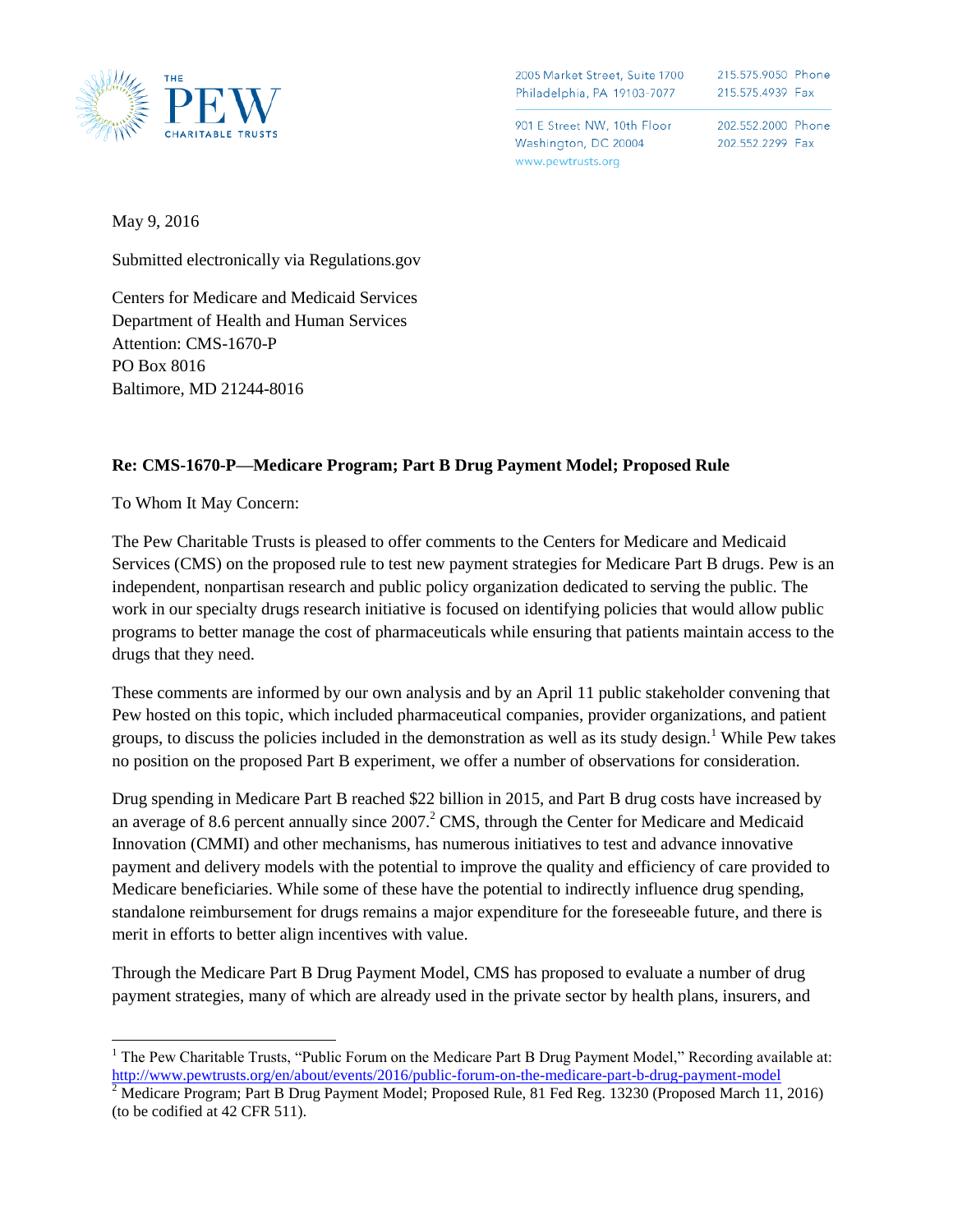pharmacy benefit managers. Limited evidence exists on how these payment policies would affect Medicare beneficiaries' access to drugs, health outcomes, and overall costs; new research that is welldesigned could help answer these questions. We offer comments in three main areas:

- Patient protections needed to monitor access to appropriate drug therapies;
- Giving the public ample time to weigh in; and
- Further refinement of the study design.

 $\overline{a}$ 

### **Patient protections needed to monitor access to appropriate drug therapies**

At the Pew-hosted public forum on April 11, there was agreement among panelists that CMS should take steps to ensure that patients maintain access to the drug therapies that they need.

Today, there is limited evidence on the consequences of using new payment policies for Part B drugs, and the existing evidence does not provide clear direction on how providers would respond to new payment models. For example, one study by the Office of the Inspector General (OIG) found that utilization of certain prostate cancer drugs increased in response to an increase in payment.<sup>3</sup> In a separate study, researchers concluded that providers increased utilization of lung cancer drugs, though in response to a decrease in payment.<sup>4</sup>

However, there were differing beliefs among panelists on whether Phase I of the demonstration, which would reduce provider payment for high-cost drugs, would adversely affect patient access. There was concern from some that reducing provider payment for high-cost drugs would result in an increased number of providers for whom Medicare payment for some drugs would be less than their acquisition cost. This could lead to limited patient access and worse health outcomes if these providers choose to stop offering these drug therapies to Medicare beneficiaries because they are "underwater".

There was also concern that the demonstration could accelerate the trend of patient care shifting from the physician office setting to the hospital outpatient setting, particularly in oncology. This is an important consideration since the care provided in the hospital outpatient department (HOPD) can be more expensive than that in the physician office. For example, Medicare patients with cancer who receive chemotherapy infusions in a hospital outpatient setting had 34 percent higher costs than patients with cancer who received treatment in a physician's office in 2014.<sup>5</sup>

At the same time, other panelists expressed concern for high drug costs in Medicare Part B, and applauded CMS efforts to test new payment policies that would have the potential to reduce drug spending. These same panelists were also skeptical that the proposed model would limit beneficiary access, noting that the high cost of some drugs today already creates an access barrier.

<sup>&</sup>lt;sup>3</sup> Department of Health and Human Services, Office of the Inspector General. "Least Costly Alternative Policies: Impact on Prostate Cancer Drugs Covered Under Medicare Part B." OEI-12-12-00210. November 2012. Available at:<http://oig.hhs.gov/oei/reports/oei-12-12-00210.pdf>

<sup>4</sup> Jacobson M, Earle CC, Price M, Newhouse JP. How Medicare's Payment Cuts for Cancer Chemotherapy Drugs Changed Patterns of Treatment*. Health Affairs* 2010; 29(7): 1391-1399.

<sup>&</sup>lt;sup>5</sup> Fitch K, Pelizzari PM, Pyenson B. "Cost Drivers of Cancer Care: A Retrospective Analysis of Medicare and Commercially Insured Population Claims Data 2004-2014." Milliman (April 2016), Available at: <http://www.communityoncology.org/pdfs/Trends-in-Cancer-Costs-White-Paper-FINAL-20160403.pdf>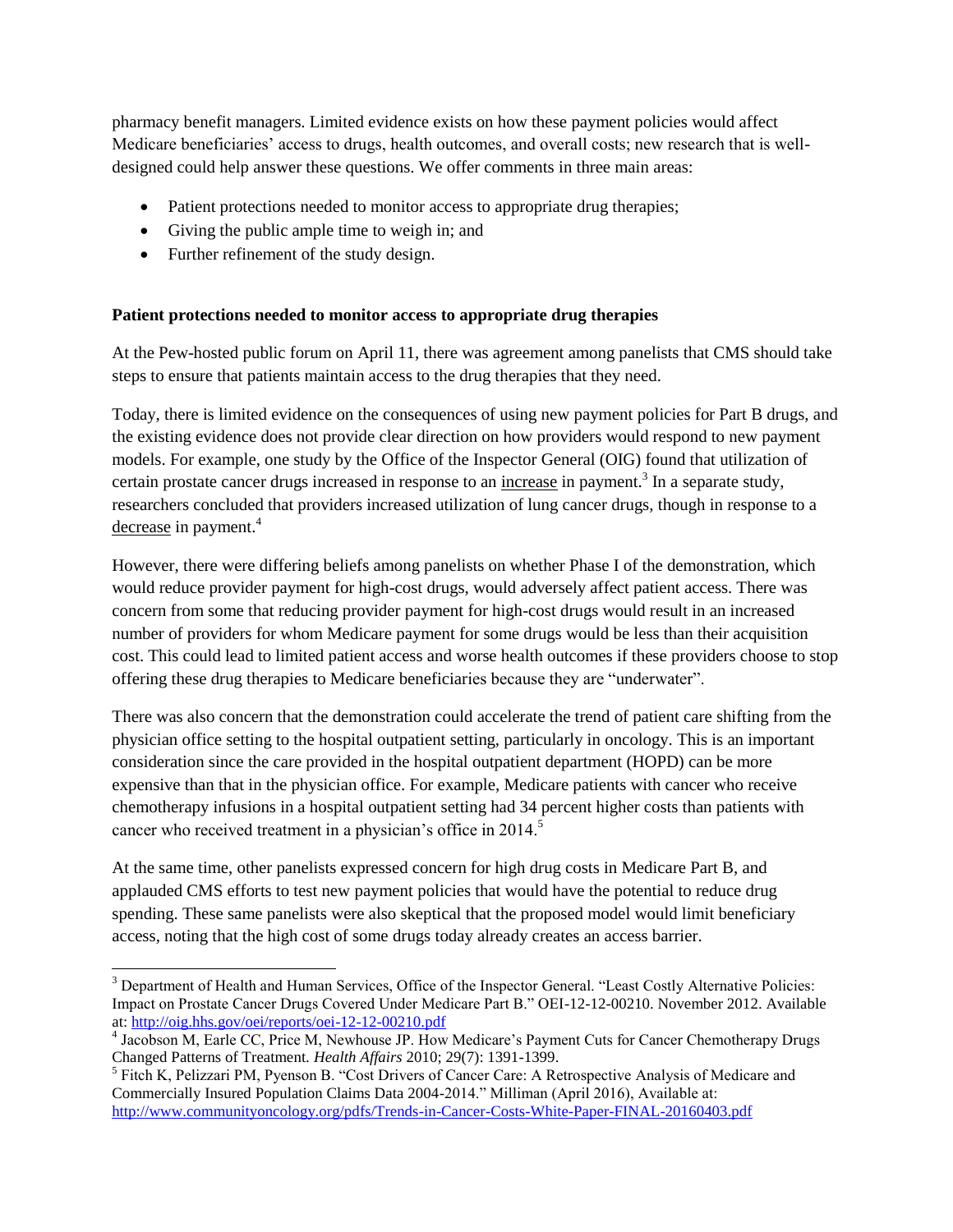Providers and patients today are constantly exposed to changes in drug costs and payer reimbursement in both the public and private sectors. For example, if a drug's average sales price (ASP) increases, it is possible that providers would be "underwater" due to the 2-month lag that it takes CMS to update its ASP-based payment rate for Part B drugs. It was noted that these constant changes generally go unnoticed and, therefore, likely have a minimal impact on patient access.

However, CMS has not presented a monitoring plan to address potential risks to beneficiary access in the demonstration. Panelists at the Pew event recognized the need for a robust process to monitor and assess the effects of the new payment policies on patient access during both phases of the model.

It was also suggested that CMS develop a formal mechanism to engage patients, providers, and other stakeholders while the demonstration is underway. Through this process, CMS could actively engage the public on a continual basis in order to monitor the experience of patients and providers in real-time. Leaders at CMS have expressed the importance of such ongoing engagement.

### **Giving the public ample time to weigh in.**

CMS has asked for public input on how it should proceed with various aspects of its study design and choice of policy tools in both Phase I and Phase II of the Part B Drug Payment Model. Given the complexity of the demonstration, its development should be transparent, and CMS should continue to seek input from policy experts and stakeholders throughout its development, implementation, and analysis of results. External input is needed to ensure that the proposed demonstration will produce scientifically valid conclusions that will be informative to policymakers.

At Pew's April 11 forum, panelists identified two areas of concern related to how expert and stakeholder input should be solicited in order to constructively inform the design and implementation of the demonstration. The first is related to the general approach being used by CMS to obtain public input on the design of the demonstration. The second is related to the process for determining when to apply the different value-based pricing (VBP) tools to drugs.

# *Process for obtaining constructive public input on the design of the demonstration*

CMS has released a proposed rule via the Federal Register and seeks public input through a 60-day comment period. However, concern was raised by panelists that obtaining public input on the development of a demonstration of this complexity requires a much more iterative and engaged process than the federal rule-making process allows.

Panelists suggested that CMS continuously and actively seek the public's input as it develops its research plan, including its research methodology and analytic approach. Even if experts agree today with the general approach described in the proposed rule, they may have concerns with its design in the future as important details of the demonstration are specified. An ongoing, collaborative process would be needed to engage the public, including experts and various stakeholder groups, in a meaningful way.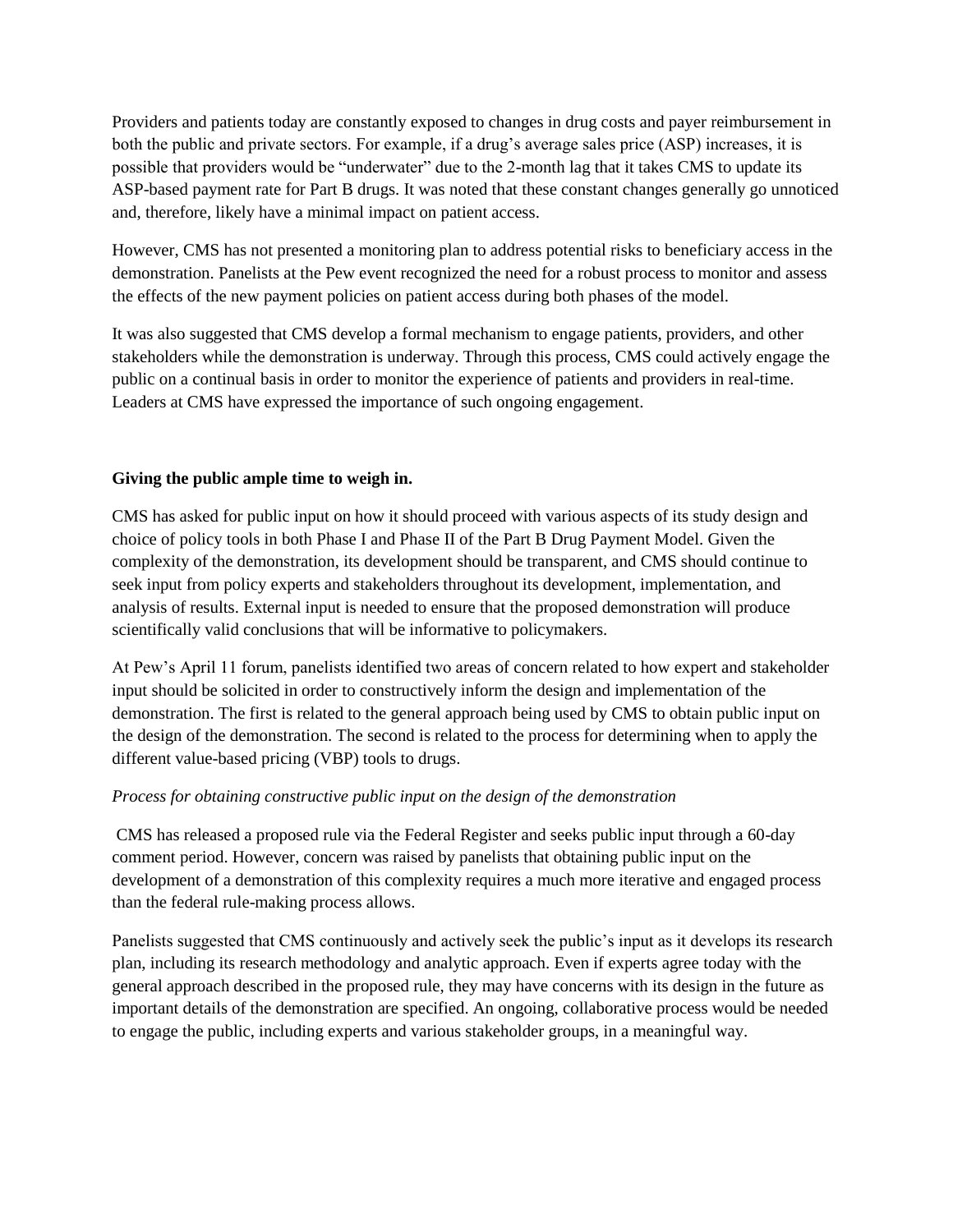### *Determining the Value of Drugs in Phase II*

In Phase II of the model, CMS has proposed to incorporate a range of VBP tools for a limited number of Part B drugs. As described by CMS, the VBP tools would link "payment for a medicine to patient outcomes and cost-effectiveness."<sup>6</sup> A critical step in developing a VBP policy is the assessment of the effectiveness and cost-effectiveness of pharmaceuticals to determine their value.

Panelists at the Pew meeting were generally supportive of CMS efforts to incorporate value into how it pays for healthcare, and they highlighted two important strategies for CMS to consider in Phase II. First, panelists commented that it would be important for CMS to avoid a "one-size-fits-all" approach in its application of the value-based pricing tools and that VBP strategies should not be applied broadly across pharmaceuticals. They commented that the decision to use a specific VBP tool should be made drug-bydrug and be informed by a critical appraisal of high-quality evidence on the benefits and harms of a drug therapy.

CMS has identified one source for information on the effectiveness and value of drugs—the Institute for Clinical and Economic Review (ICER). However, CMS should also consider other information sources to inform its understanding of the benefits and risks of pharmaceuticals, such as evidence reports produced through the Evidence-based Practice Centers (EPCs) funded by the Agency for Healthcare Research and Quality (AHRQ) as well as published, peer-reviewed literature.

Second, panelists argued that a transparent process that allows for public engagement is needed to determine which drugs are appropriate for the different VBP tools. CMS proposes to allow 30 days for public comment and to provide a minimum of 45 days public notice before implementation of specific value-based pricing tools in Phase II of the demonstration. However, panelists noted that the process of determining the value of drugs would likely require a more iterative and engaged approach involving both clinical and policy experts as well as a diverse group of stakeholders. They suggested that CMS take steps to create a transparent process that would rely on high-quality evidence as well as incorporate input from the public.

Different frameworks have been developed to assess the value of pharmaceuticals.<sup>7</sup> These are tools that can be helpful to policymakers and guide their decision-making. However, there are also limitations with their use. The frameworks often rely on different methods and are meant to be used in different ways (e.g., informing a patient's choice of treatment vs. the development of payer coverage and payment policies). There is also a lack of consensus on best practices and how to use these tools to inform the development of new payment policies.

Furthermore, as discussed by panelists at the Pew forum, CMS would likely face challenges due to the limited available evidence on the comparative- and cost-effectiveness of drug therapies. For these reasons, it is important that CMS develop a transparent process to assess the value of medicines that draws on the knowledge of experts and stakeholders.

 $\overline{\phantom{a}}$ <sup>6</sup> Medicare Program; Part B Drug Payment Model; Proposed Rule, 81 Fed Reg. 13230, pg. 13243 (Proposed March 11, 2016) (to be codified at 42 CFR 511).

<sup>7</sup> Neumann PJ, Cohen JT. Measuring the Value of Prescription Drugs. *N Engl J Med* 2015; 373(27): 2595-7.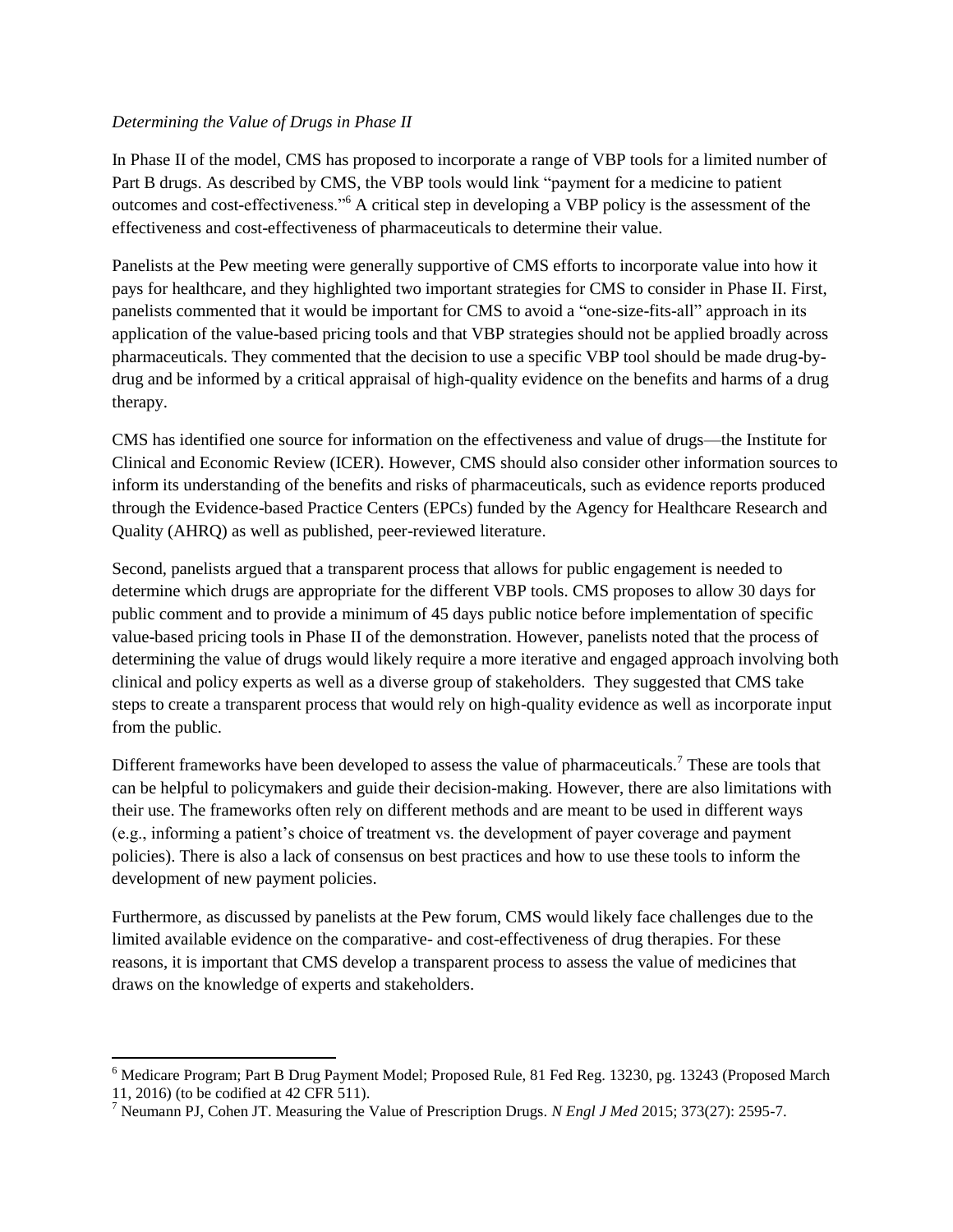### **Further refinement of the study design**

In the proposed rule, CMS has provided an overview of the design of the Part B Drug Payment Model, including information on study participants, the proposed unit of randomization, the policy tools that would be studied, and its proposed evaluation questions. However, a more detailed study plan is needed. We highlight the following considerations:

- *Requiring randomization*. Changes in reimbursement policy are often implemented system-wide without an opportunity to clearly understand the effects of the change. Randomization between a control arm and an intervention offers the opportunity to more carefully evaluate the intervention. Randomization is considered the 'gold standard' for research design because it reduces bias and confounding.
- *Determining the appropriate size of the demonstration.* The appropriate size for any experiment is the minimum size necessary to obtain valid and generalizable study results. CMS has proposed to include "all providers and suppliers furnishing covered and separately paid Part B drugs" on the grounds that such an approach is necessary to ensure that "observed outcomes in each arm of the model do not suffer from selection bias inherent in a voluntary participation model and that observed outcomes can be generalized to all providers and suppliers billing Part B drugs."<sup>8</sup> However, CMS should consider more clearly defining its hypothesis and the scale needed to establish the effect size of interest. Final decisions on the scope of the model—including whether it includes all providers or just providers in select geographic areas—should be based the study design needed to arrive at generalizable conclusions.
- *Requiring mandatory participation*. Allowing for voluntary participation in the demonstration may compromise study results. In a voluntary demonstration, the providers who would choose to participate may not be representative of the overall provider population. In particular, providers who typically administer drugs subject to a payment cut under Phase I—drugs with an ASP above  $$480^9$ —would be less likely to participate than providers who typically administer drugs for which payment would be increased (e.g., drugs with an ASP below \$480). Absent mandatory participation, it would be necessary to create a robust process for stratification of participants prior to randomization, though such a step remains susceptible to bias.
- *Unit of randomization.* A number of stakeholders have expressed concern about the Primary Care Service Area (PCSA) as the unit of randomization. Because many provider organizations operate in more than one PCSA, this design could create the potential to direct patients to one practice site or another, depending on the drug to be administered and the assigned reimbursement formula. CMS should carefully evaluate this potential before finalizing the study design.

<sup>9</sup> Hussain F, Borden A. "Proposed Medicare Part B Rule Would Reduce Payments to Hospitals and Some Specialists While Increasing Payments to Primary Care Providers." Avalere (April 2016). Available at: [http://avalere.com/expertise/managed-care/insights/proposed-medicare-part-b-rule-would-reduce-payments-to](http://avalere.com/expertise/managed-care/insights/proposed-medicare-part-b-rule-would-reduce-payments-to-hospitals-and-some-s)[hospitals-and-some-s](http://avalere.com/expertise/managed-care/insights/proposed-medicare-part-b-rule-would-reduce-payments-to-hospitals-and-some-s)

l <sup>8</sup> Medicare Program; Part B Drug Payment Model; Proposed Rule, 81 Fed Reg. 13230, pg. 13236 (Proposed March 11, 2016) (to be codified at 42 CFR 511).